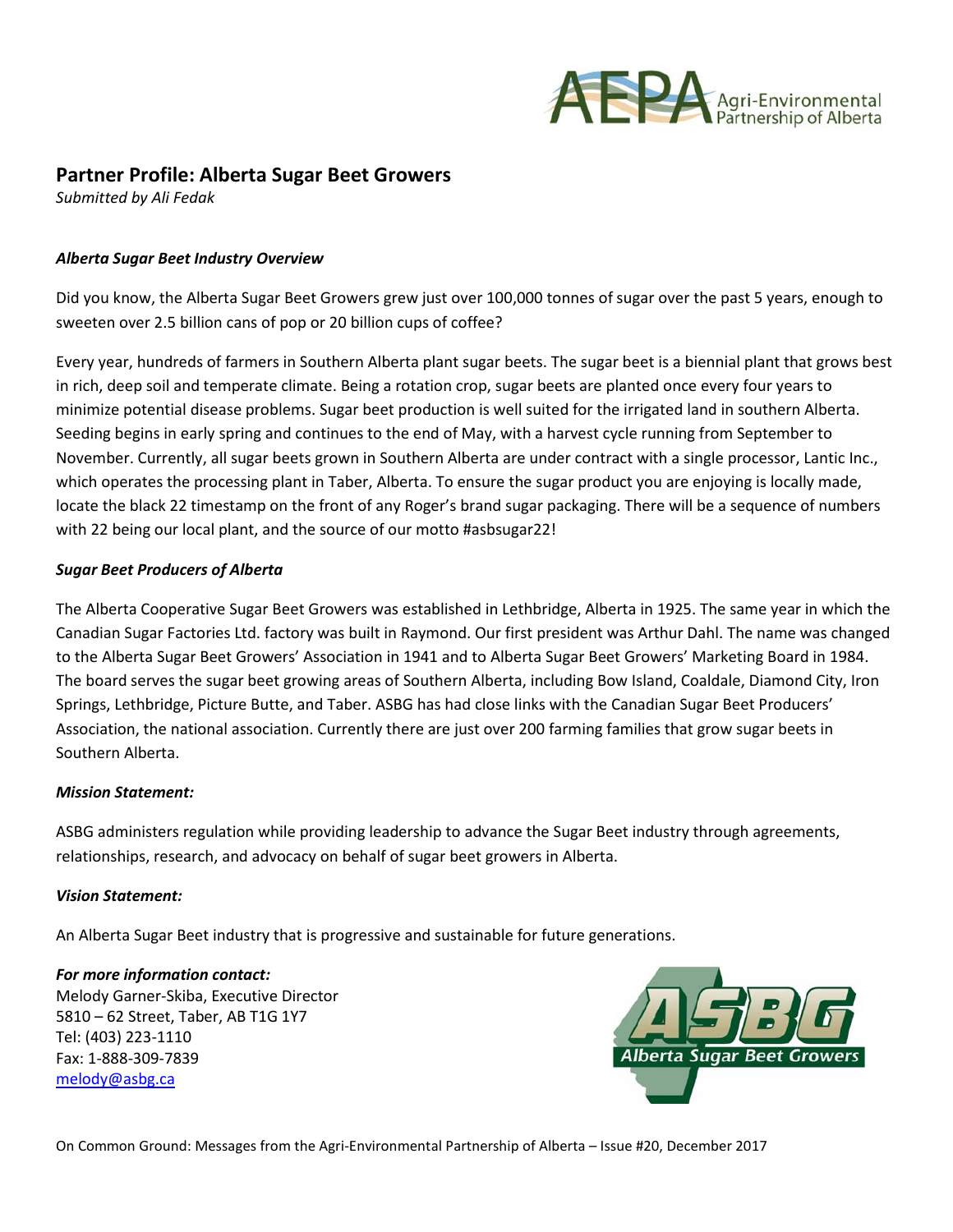

# **Environmental Protection Officer – Wetland Specialist**

*Submitted by Amanda Cooper*

Peace – Wanda Watts [\(wanda.watts@gov.ab.ca\)](mailto:wanda.watts@gov.ab.ca)

Upper Athabasca – Amanda Cooper [\(amanda.cooper@gov.ab.ca\)](mailto:amanda.cooper@gov.ab.ca) Lower Athabasca – Jocelyn Beniuk–Elkins [\(Jocelyn.Beniuk-Elkins@gov.ab.ca\)](mailto:Jocelyn.Beniuk-Elkins@gov.ab.ca) Red Deer – North Saskatchewan Region – Ryan Adams [\(ryan.adams@gov.ab.ca\)](mailto:ryan.adams@gov.ab.ca) South Saskatchewan Region – Julian Marchand [\(Julian.marchand@gov.ab.ca\)](mailto:Julian.marchand@gov.ab.ca)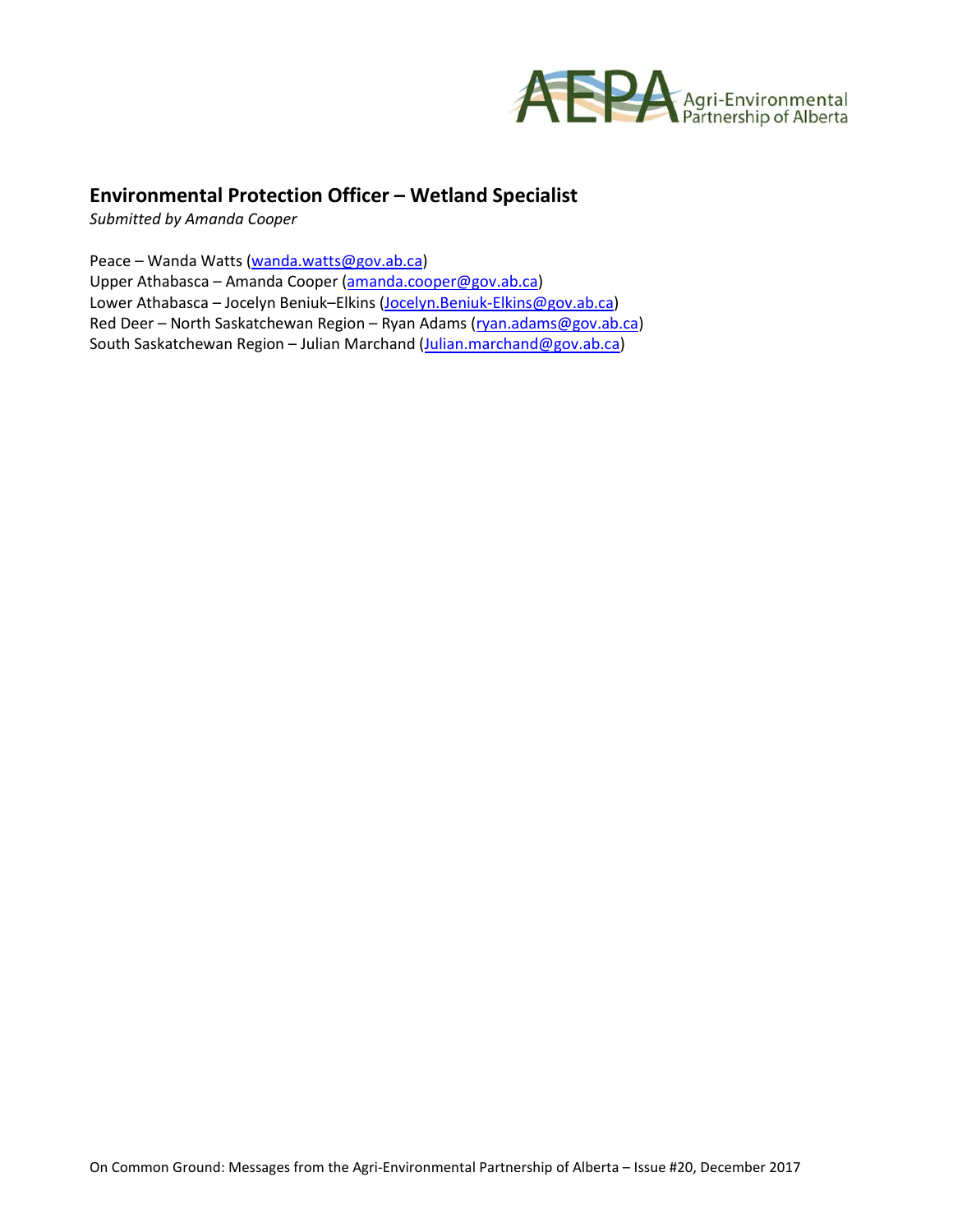

# **Alberta North American Waterfowl Management Plan Partnership**

*Submitted by Terra Simieritsch*

# **About the Alberta NAWMP Partnership**

Alberta NAWMP is a partnership of one federal and two provincial government departments and two nongovernment agencies that all have a responsibility for Alberta's wetlands as part of their mandates. The five organizations continually seek opportunities to work with each other and with regional and municipal agencies and other stakeholders.

Alberta NAWMP's creativity and success come from the synergy of working together. The Alberta NAWMP partners and their collaborators enhance existing wetland stewardship efforts and launch innovative initiatives that otherwise might not happen.

The Partners of the Alberta NAWMP Partnership are as follows:

- Alberta Environment and Parks
- Alberta Ministry of Agriculture and Forestry
- Environment and Climate Change Canada
- Ducks Unlimited Canada
- Nature Conservancy of Canada

The partnership is directed by a Board of Directors and a Management Committee, which are advised by Policy and Communications committees. Together these committees coordinate joint projects, communications, planning and policy support, and facilitate funding options among the partners. Alberta NAWMP supports the partners through technical and logistical assistance and by advancing innovative ideas. The committees and projects are directed and overseen by the Alberta NAWMP Coordinator.

## **Vision**

Healthy prairie, parkland and boreal landscapes that support sustainable bird populations and provide ecological and economic benefits to society.

#### **Mission**

Provide leadership to achieve healthy and diverse waterfowl and other bird populations through conservation partnerships. These partnerships strive for sustainable and responsible management of the landscape taking into account social, economic and environmental factors.

## **The Bigger Picture**

Alberta NAWMP is a provincial partnership, however the North American Waterfowl management Plan is a landmark partnership between Canada, the United States and Mexico for habitat conservation with a focus to sustain continental waterfowl populations. The Plan, signed in 1986, defines and prioritizes geographic regions across the continent. These geographic regions focus on using collaborative approaches at local, regional, national and international levels.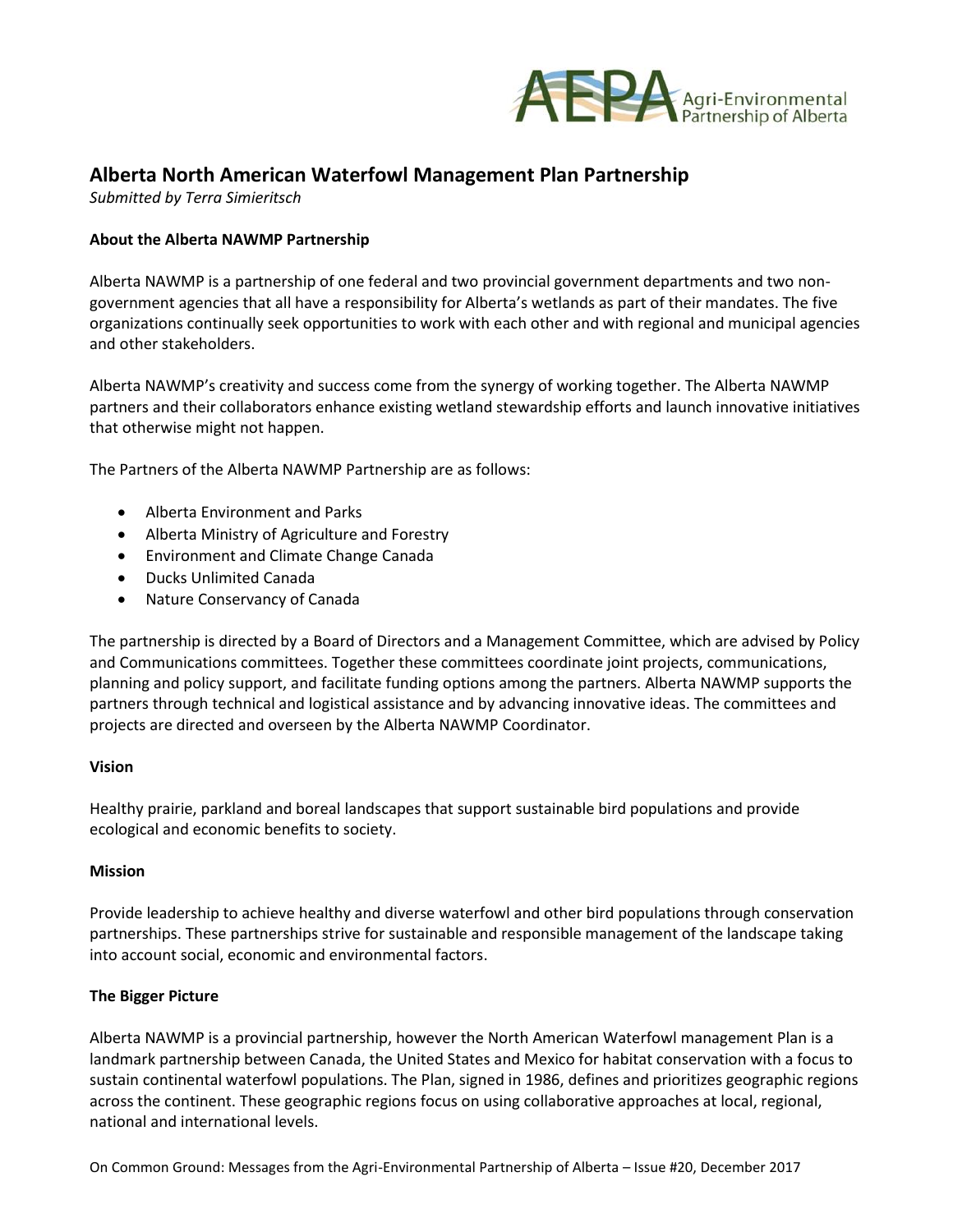

Alberta NAWMP falls under the Prairie Habitat Joint Venture regional partnership, and this region which incorporates prairie, parkland and boreal landscapes in western Canada is one of the most productive areas for waterfowl in the world. The Alberta NAWMP habitat goals are based on the PHJV's Habitat Implementation Plans, and Alberta NAWMP works closely with NWAMP counterparts in Saskatchewan and Manitoba to collaborate on furthering projects to enhance wetland and waterfowl policy and science.

## **Projects of Interest**

The Alberta NAWMP Partnership has a variety projects of focus at any given time, however the following projects are of interest to the AEPA:

- The Agriculture Working Group
- The Wetland Education Network
- Annual forums and workshops

For more information on Alberta NAWMP projects please contact: Terra Simieritsch AB NAWMP Coordinator Calgary, Alberta Phone: 403-512-4300 E-mail: [t\\_simieritsch@ducks.ca](mailto:t_simieritsch@ducks.ca) Website: abnawmp.ca

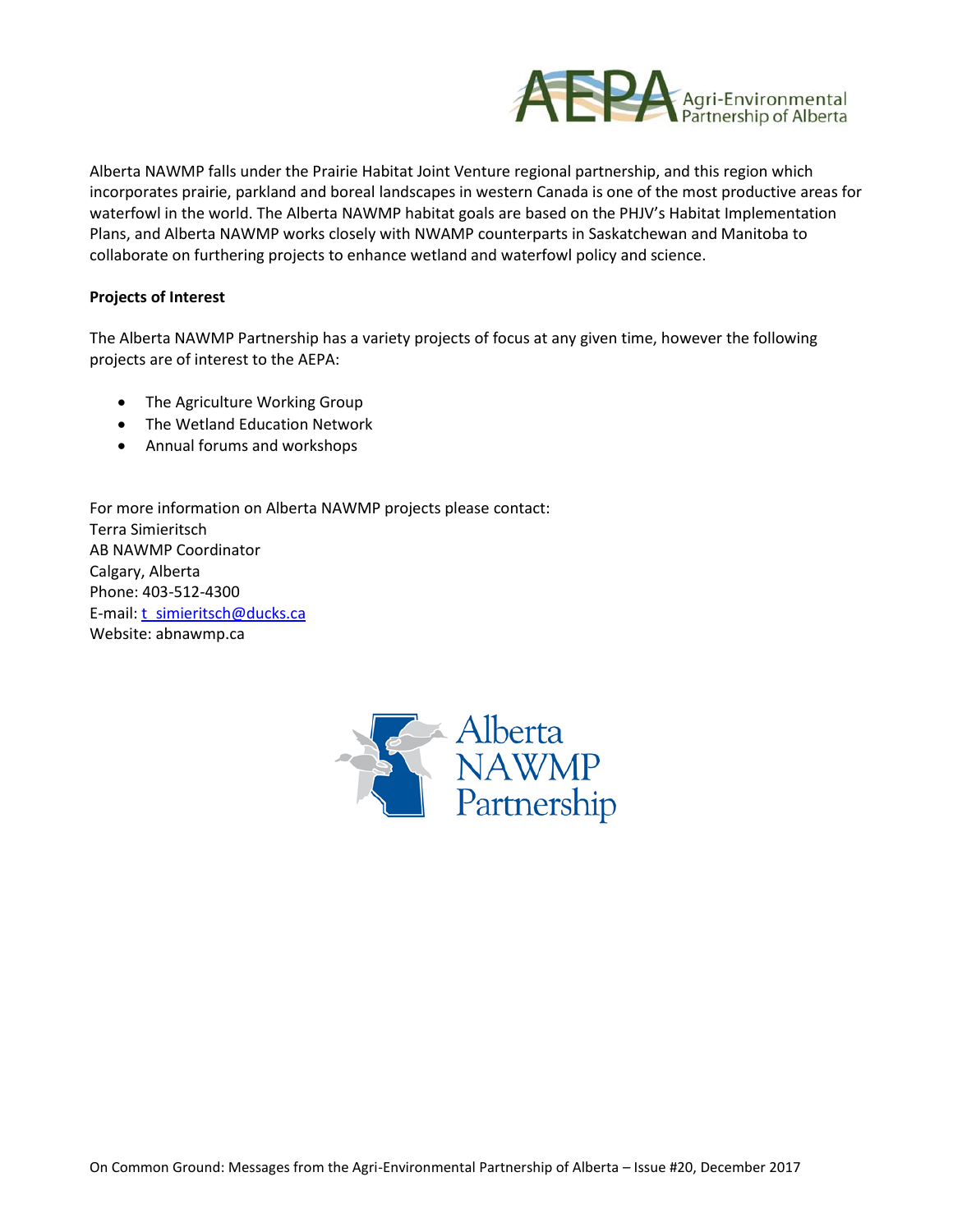

# **The Soil Information Viewer**

*Submitted by David Spiess*

Have you ever wondered if the grass is greener on the other side of the fence? Well now there is an app for that. More specifically a browser based viewer that is viewable from your desktop computer, or any smart device connected to the internet. Android or Apple.

It's called the Alberta Soil Information Viewer and can be accessed by:

- Typing the following Universal Reference Link (URL) in browser bar of your favorite internet browser: [soilinformation.alberta.ca](https://soilinformation.alberta.ca/) and activating the On-Line Soil Viewer URL.
- Or scanning the following QR code:



Some of the improvements made from feedback from a user survey was:

- Streamlined search and zooming to a user provided location, and
- Ease of access to Land Suitability Rating information.

Check out the "How Section" of the welcome page to find out how to find your farm and know your Land Suitability Rating for Spring Seeded small grains like Lawrence and Dave:



Visit the Alberta soil information viewer today and get a handle the color of your farm's grass as well as:

- Measure areas and distance on your farm
- Find out the percent sand silt and clay in your soils
- The drainage characteristics of your soil
- What soil great group your farm belongs to.
- Print a scale map of your farm with a Satellite or Ortho Photo back drop image.

On Common Ground: Messages from the Agri-Environmental Partnership of Alberta – Issue #20 December 2017